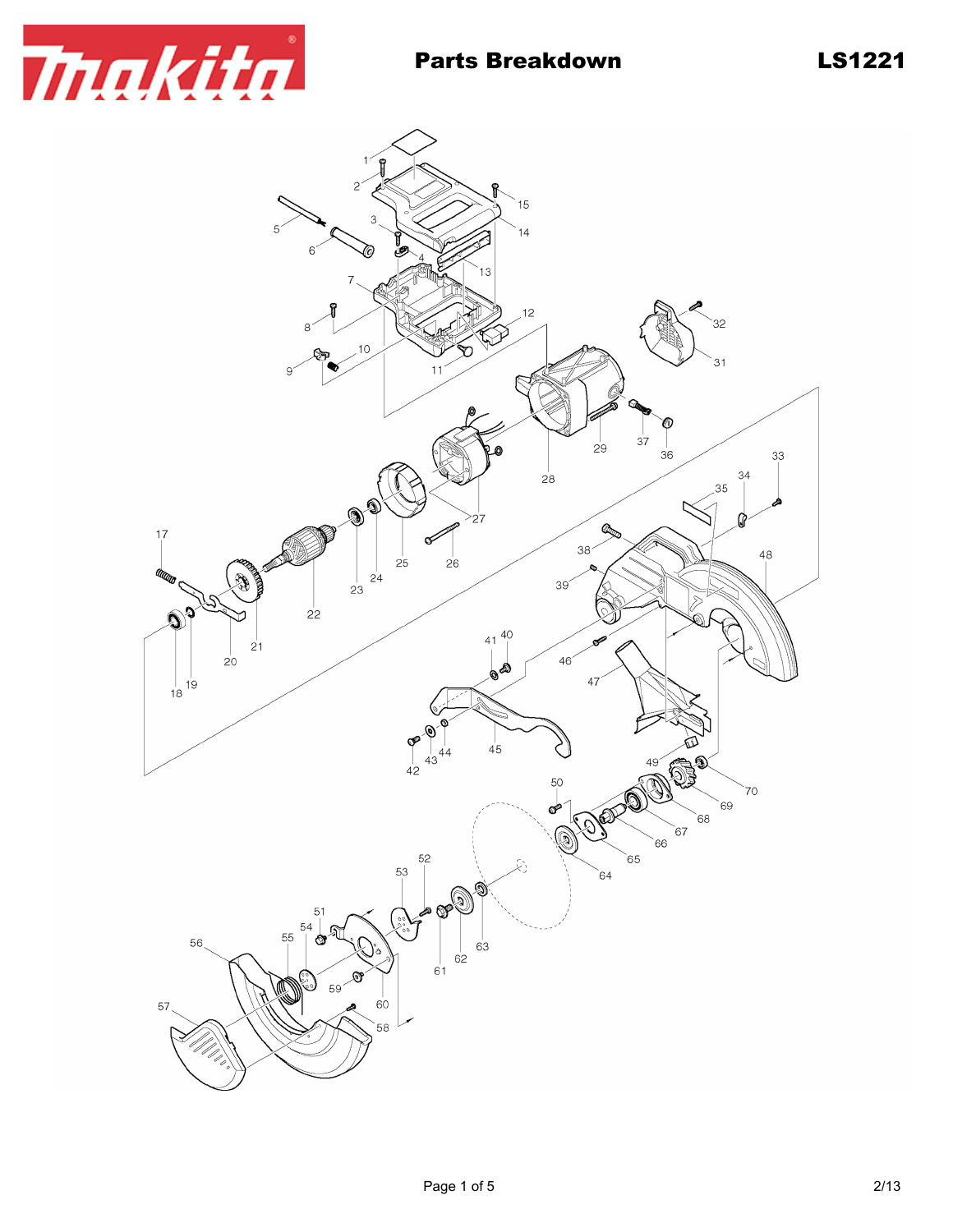

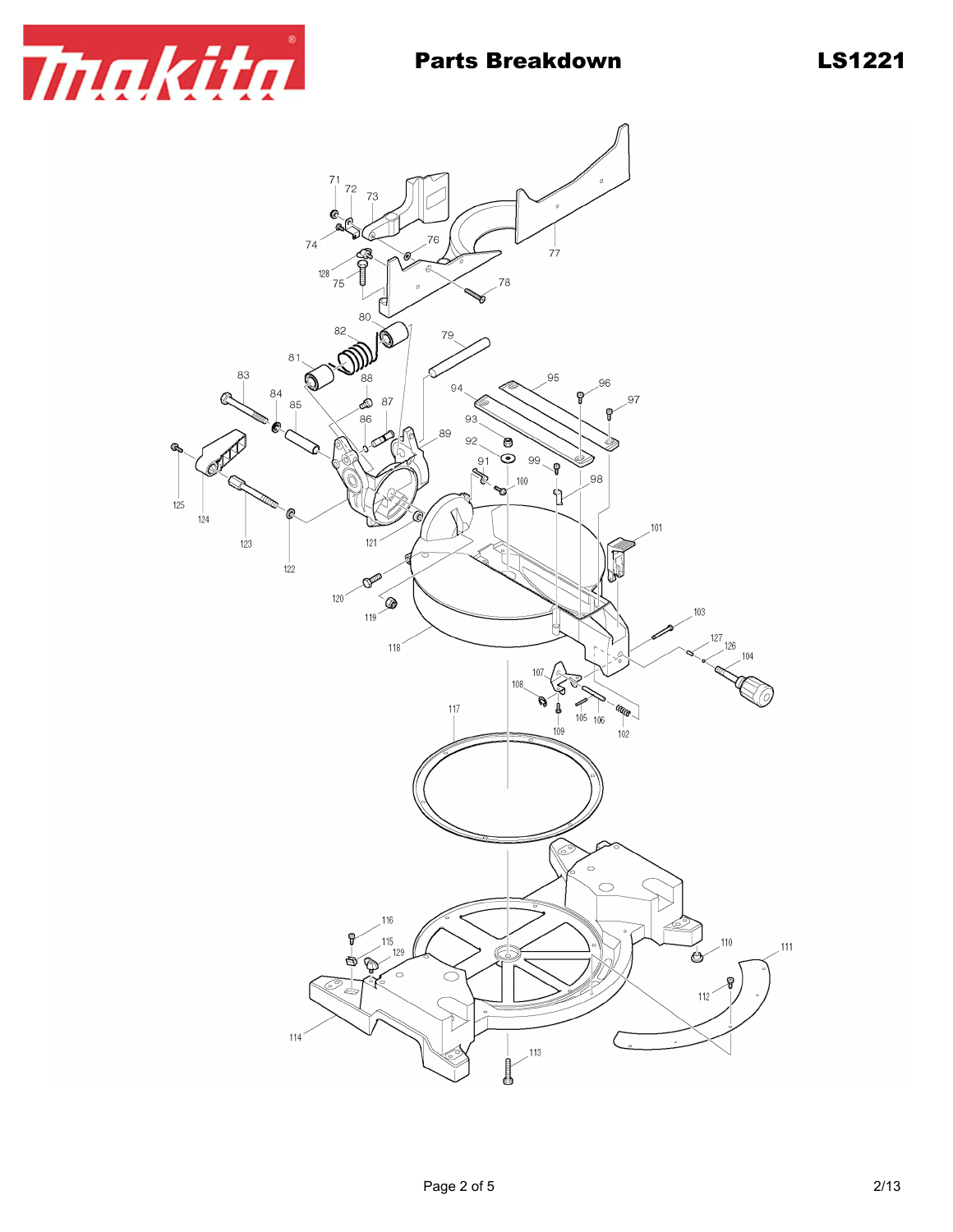

*Products with multiple versions are listed in subsiding order with the newest version on top not indented*

| $Fig. \#$               | Part ID  | Part Name                        | Quantity                |
|-------------------------|----------|----------------------------------|-------------------------|
| 1                       | 853489-9 | NAME PLATE, LS1221               | 1                       |
| $\overline{\mathbf{c}}$ | 265999-8 | TAPPING SCREW M4X25, HM1800      | $\overline{\mathbf{c}}$ |
| 3                       | 265995-6 | TAPPING SCREW 4X18, BO4556K      | $\overline{c}$          |
| 4                       | 687052-4 | STRAIN RELIEF, 5007F             | $\mathbf{1}$            |
| 5                       | 664463-0 | CORD (2X14X8 SJ), 5007F          | 1                       |
| 6                       | 682505-8 | CORD GUARD, 5007F                | 1                       |
| $\overline{7}$          | 182954-4 | HANDLE SET, LS1220               | $\mathbf{1}$            |
| 8                       | 265995-6 | TAPPING SCREW 4X18, BO4556K      | $\overline{\mathbf{c}}$ |
| 9                       | 416356-5 | LOCK-OFF LEVER, LS1016L          | 1                       |
| 10                      | 231026-3 | COMP. SPRING 4, LS1016L          | 1                       |
| 11                      | 416404-0 | SWITCH BUTTON, LS1220            | 1                       |
| 12                      | 651923-1 | SWITCH, LS1040                   | 1                       |
| 13                      | 416357-3 | SWITCH LEVER, LS1220             | 1                       |
| 14                      | 182954-4 | HANDLE SET, LS1220               | 1                       |
| 15                      | 265995-6 | TAPPING SCREW 4X18, BO4556K      | 4                       |
| 17                      | 231297-2 | COMP. SPRING 9, 5007NK           | 1                       |
| 18                      | 211206-7 | <b>B. BEARING 6202LLB, 5007F</b> | 1                       |
| 19                      | 253147-1 | F. WASHER 15, 5037NB             | 1                       |
| 20                      | 343641-2 | SHAFT LOCK, LS1030               | 1                       |
| 21                      | 240003-4 | FAN 80, 5007F                    | 1                       |
| 22                      | 510048-9 | ARMATURE ASSY 115V, LS1221       | 1                       |
| 23                      | 681640-9 | INSULATION WASHER, LS1040        | 1                       |
| 24                      | 211061-7 | B. BEARING 6000LLB, 6222DWE      | 1                       |
| 25                      | 416361-2 | BAFFLE PLATE, LS1220             | 1                       |
| 26                      | 266044-2 | T. SCREW FLANGE 5X60, 5037NB     | $\overline{c}$          |
| 27                      | 596236-2 | FIELD ASSY, LS1221               | $\mathbf 1$             |
| 28                      | 150787-5 | MOTOR HOUSING COMPLETE, LS1220   | 1                       |
| 29                      |          |                                  | 4                       |
| 31                      | 911383-2 | P.H. SCREW M6X60, LS1030         | $\mathbf 1$             |
| 32                      | 417833-0 | REAR COVER, LS1221               | $\overline{c}$          |
|                         | 265995-6 | TAPPING SCREW 4X18, BO4556K      |                         |
| 33                      | 266026-4 | TAPPING SCREW 4X12, LS1016L      | $\mathbf 1$             |
| 34                      | 687095-6 | STRAIN RELIEF, LS1016L           | $\mathbf 1$             |
| 35                      | 819064-1 | MAKITA MARK, 5402NA              | $\mathbf{1}$            |
| 36                      | 643650-4 | BRUSH HOLDER CAP, 5007F          | $\overline{\mathbf{c}}$ |
| 37                      | CB154    | CARBON BRUSH SET, 194986-9       | 1                       |
|                         | 194986-9 | CARBON BRUSH SET, 194986-9       |                         |
|                         | 181047-4 | CARBON BRUSH SET 154,5402A       |                         |
| 38                      | 265371-4 | HEX BOLT M8X30, LS1011           | $\mathbf{1}$            |
| 39                      | 251961-9 | H.S.H. SCREW M6X10, LS1040       | $\overline{\mathbf{c}}$ |
| 40                      | 266179-9 | BINDING HEAD SCREW M6, LS1220    | 1                       |
| 41                      | 253758-2 | F. WASHER 10, 9901               | 1                       |
| 42                      | 265984-1 | H.S.B. HEAD BOLT M6, LS1040      | 1                       |
| 43                      | 253823-7 | F. WASHER 7, LS1011              | 1                       |
| 44                      | 257162-7 | <b>RING 7, LS1030</b>            | 1                       |
| 45                      | 344542-7 | LINK PLATE, LS1220               | 1                       |
| 46                      | 265995-6 | TAPPING SCREW 4X18, BO4556K      | $\overline{\mathbf{c}}$ |
| 47                      | 416367-0 | DUST NOZZLE, LS1220              | 1                       |
| 48                      | 150789-1 | BLADE CASE COMPLETE, LS1220      | 1                       |
| 49                      | 421612-0 | CUSHION, LS1220                  | 1                       |
| 50                      | 911223-4 | P.H. SCREW M5X16, 5007MG         | $\overline{2}$          |
| 51                      | 265324-3 | H.F.H. BOLT M8X12, LS1016L       | 1                       |
| 52                      | 266034-5 | TAPPING SCREW 4X16, LS1016L      | 1                       |
| 53                      | 344540-1 | <b>CENTER PLATE, LS1220</b>      | 1                       |
| 54                      | 344539-6 | CENTER WASHER, LS1016L           | 1                       |
| 55                      | 231634-0 | TORSION SPRING 45, LS1016L       | 1                       |
| 56                      | 417836-4 | SAFETY COVER B, LS1221           | 1                       |
| 57                      | 316940-5 | SAFETY COVER A, LS1220           | 1                       |
| 58                      | 266026-4 | TAPPING SCREW 4X12, LS1016L      | 3                       |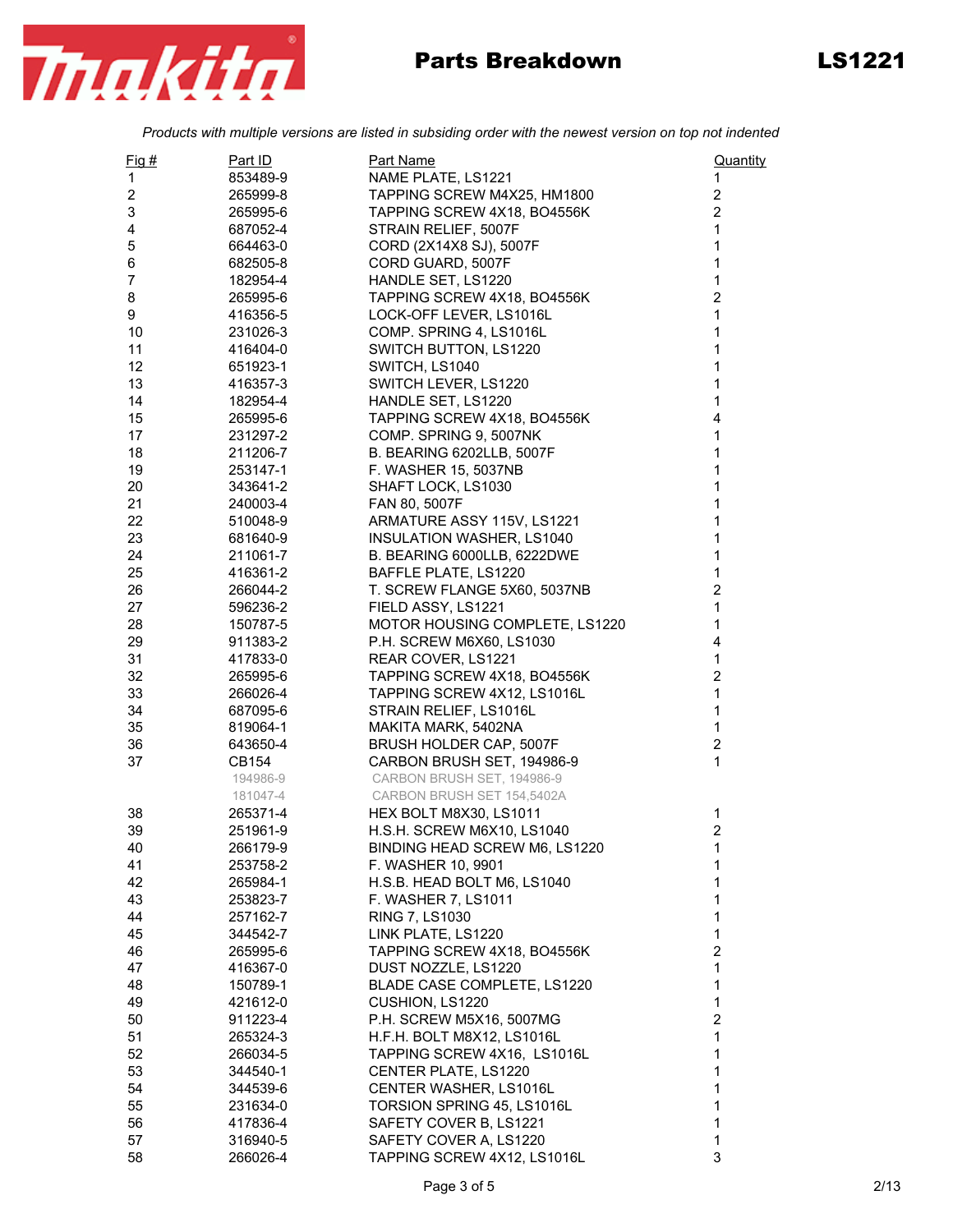

| 59  | 265985-9 | HEX.SOCKET HEAD BOLT M6, LS1016L                       | 1                           |
|-----|----------|--------------------------------------------------------|-----------------------------|
| 60  | 344541-9 | CENTER COVER, LS1220                                   | $\mathbf{1}$                |
| 61  | 265405-3 | H.F.H. BOLT M10X20, LS1016L                            | $\mathbf{1}$                |
| 62  | 224333-1 | <b>FLANGE 53, LS1040</b>                               | 1                           |
| 63  | 257060-5 | RING 15.88, LS1013                                     | $\mathbf{1}$                |
| 64  | 224333-1 | <b>FLANGE 53, LS1040</b>                               | $\mathbf 1$                 |
| 65  | 285828-9 | BEARING RETAINER 66, LS1211                            | $\mathbf{1}$                |
| 66  | 322625-3 | SPINDLE, LS1221                                        | $\mathbf{1}$                |
| 67  | 211256-2 | B. BEARING 6203LLB, GA7001L                            | $\mathbf{1}$                |
| 68  | 316473-0 | HOUSING W/O BEARING, LS1211                            | $\mathbf{1}$                |
| 69  | 226482-0 | HELICAL GEAR 49, LS1220                                | $\mathbf{1}$                |
| 70  | 211031-6 | BALL BEARING 608LLB, 9227C                             | $\mathbf 1$                 |
| 71  | 252014-7 | HEX LOCK NUT M6-10, LS1040                             | $\mathbf{1}$                |
| 72  | 344463-3 | SUB FENCE PLATE, LS1013                                | $\mathbf{1}$                |
| 73  | 150732-0 | SUB FENCE CPLT., LS1212                                | 1                           |
|     | 150796-4 | SUB FENCE COMPLETE, LS1220                             |                             |
| 74  | 911108-4 | P.H. SCREW M4X8, LS1013                                | 1                           |
|     | 266061-2 | T. SCREW BIND CT4X8, JN1601                            |                             |
| 75  | 921461-0 | HEX BOLT M8X40, LS1220                                 | 4                           |
| 76  | 253804-1 | F. WASHER 6, LS1016L                                   | 1                           |
| 77  | 317980-6 | GUIDE FENCE, LS1221                                    | 1                           |
|     | 316945-5 | GUIDE FENCE, LS1220                                    |                             |
| 78  | 912357-6 | C.S.H. SCREW M6X35, LS1013                             | 1                           |
| 79  | 323740-6 | ROD 16, LS1016L                                        | $\mathbf 1$                 |
| 80  | 416358-1 | <b>SLEEVE 17, LS1220</b>                               | $\mathbf 1$                 |
| 82  | 231635-8 | TORSION SPRING 34, LS1220                              | $\mathbf{1}$                |
| 83  | 265456-6 | <b>HEX BOLT M10X90, LS1220</b>                         | $\mathbf 1$                 |
| 84  | 941251-5 | F. WASHER 10, LS1030                                   | $\mathbf{1}$                |
| 85  | 331524-8 | PIPE 16-65, LS1220                                     | $\mathbf{1}$                |
| 86  | 213011-8 | O RING 7, HR2511, LS1214FL                             | $\mathbf{1}$                |
| 87  | 322988-7 |                                                        | $\mathbf{1}$                |
|     |          | STOPPER PIN, LS1220                                    | $\mathbf{1}$                |
| 88  | 922412-6 | H.S.H. BOLT M8X12, 3705                                | $\mathbf{1}$                |
| 89  | 150791-4 | ARM COMPLETE, LS1220                                   |                             |
| 91  | 416355-7 | <b>INDICATION PLATE, LXSL01</b><br>F. WASHER 8, LS1211 | 1<br>$\mathbf{1}$           |
| 92  | 253852-0 |                                                        |                             |
| 93  | 252105-4 | HEX LOCK NUT M8-13, LS1040                             | $\mathbf{1}$<br>$\mathbf 1$ |
| 94  | 416360-4 | KERF BOARD, LS1220                                     |                             |
| 96  | 266026-4 | TAPPING SCREW 4X12, LS1016L                            | $\boldsymbol{2}$            |
| 98  | 416355-7 | INDICATION PLATE, LXSL01                               | $\mathbf{1}$                |
| 99  | 266026-4 | TAPPING SCREW 4X12, LS1016L                            | $\mathbf{1}$                |
| 100 | 911118-1 | P.H. SCREW M4X12, 6221D                                | $\mathbf{1}$                |
| 101 | 416359-9 | LOCK LEVER, LS1220                                     | 1                           |
| 102 | 231325-3 | COMPRESSION SPRING 6, LS1016L                          | 1                           |
| 103 | 256626-8 | PIN 4, LS1221                                          | $\mathbf{1}$                |
| 104 | 271308-1 | KNOB 40, LS1220                                        | 1                           |
| 105 | 256158-5 | <b>PIN 3, LS1016L</b>                                  | $\mathbf{1}$                |
| 106 | 323741-4 | LOCK PIN, LS1220                                       | 1                           |
| 107 | 344538-8 | LOCK PLATE, LS1220                                     | 1                           |
| 108 | 961017-7 | STOP RING E-3, HR2475                                  | $\mathbf{1}$                |
| 109 | 266026-4 | TAPPING SCREW 4X12, LS1016L                            | $\boldsymbol{2}$            |
| 110 | 286212-1 | CAP 20, 2705                                           | 4                           |
| 111 | 816773-3 | MITER SCALE PLATE, LS1220                              | 1                           |
| 112 | 266026-4 | TAPPING SCREW 4X12, LS1016L                            | 3                           |
| 113 | 921462-8 | <b>HEX BOLT M8X40, 9031</b>                            | 1                           |
| 114 | 150790-6 | BASE COMPLETE, LS1220                                  | 1                           |
| 115 | 232075-3 | LEAF SPRING, LS1016L                                   | $\mathbf{1}$                |
| 116 | 266026-4 | TAPPING SCREW 4X12, LS1016L                            | $\mathbf{1}$                |
| 117 | 416403-2 | SLIDE PLATE, LS1220                                    | 1                           |
| 118 | 316943-9 | TURN BASE, LS1220                                      | 1                           |
| 119 | 252130-5 | HEX LOCK NUT M10, LS1016L                              | 1                           |
| 120 | 265371-4 | HEX BOLT M8X30, LS1011                                 | 2                           |